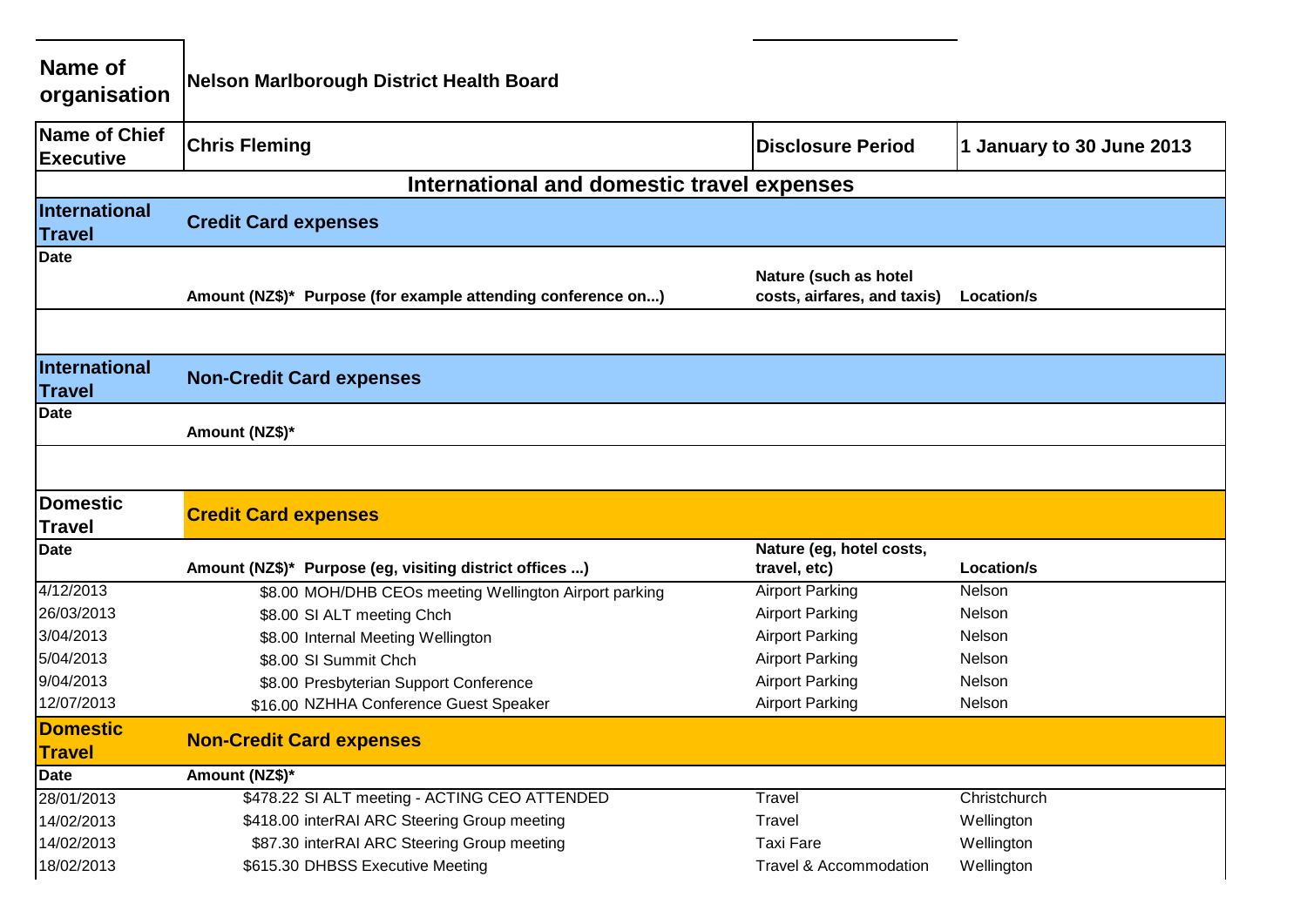| 19/02/2013    | \$488.00 MOH/DHB CEOs Meeting                | Travel                 | Wellington   |
|---------------|----------------------------------------------|------------------------|--------------|
| 19/02/2013    | \$68.90 MOH/DHB CEOs Meeting                 | <b>Taxi Fare</b>       | Wellington   |
| 25/02/2013    | \$800.08 SI ALT meeting                      | Travel                 | Christchurch |
| 25/02/2013    | \$80.40 SI ALT meeting                       | <b>Taxi Fare</b>       | Christchurch |
| 5/03/2013     | \$120.00 Wairau Meetings                     | Accommodation          | Blenheim     |
| 7/03/2013     | \$34.80 Learning Set                         | <b>Taxi Fare</b>       | Rotorua      |
| 7-8/03/13     | \$982.08 Learning Set                        | Travel & Accommodation | Rotorua      |
| 8/03/2013     | \$5.00 Learning Set - departure tax          | Departure Tax          | Rotorua      |
| 8/03/2013     | \$16.00 Learning Set                         | <b>Airport Parking</b> | Nelson       |
| 13/03/2013    | \$502.60 Aged Care Meeting                   | Travel & Accommodation | Wellington   |
| 13/03/2013    | \$11.40 Aged Care Meeting                    | <b>Taxi Fare</b>       | Wellington   |
| 14/03/2013    | \$50.90 Aged Care Meeting                    | <b>Taxi Fare</b>       | Wellington   |
| 18-19/03/2013 | \$395.89 MOH/DHB CEOs Meeting                | Travel & Accommodation | Wellington   |
| 18/03/2013    | \$74.40 MOH/DHB CEOs Meeting                 | <b>Taxi Fare</b>       | Wellington   |
| 18-19/3/13    | \$16.00 MOH/DHB CEOs Meeting                 | <b>Airport Parking</b> | Nelson       |
| 24-25/03/2013 | \$479.09 SI ALT meeting                      | Travel & Accommodation | Christchurch |
| 25/03/2013    | \$8.00 SI ALT meeting                        | <b>Airport Parking</b> | Nelson       |
| 25/03/2013    | \$37.30 SI ALT Meeting                       | <b>Taxi Fare</b>       | Christchurch |
| 2/04/2013     | \$306.59 interRAI ARC Steering Group meeting | Travel                 | Wellington   |
| 2/04/2013     | \$53.40 interRAI ARC Steering Group meeting  | <b>Taxi Fare</b>       | Wellington   |
| 4/04/2013     | \$306.59 SI Summit - Electives               | Travel                 | Christchurch |
| 4/04/2013     | \$41.00 SI Summit - Electives                | <b>Taxi Fare</b>       | Christchurch |
| 8/04/2013     | \$248.29 Aged Care Meetings x 3              | Travel                 | Wellington   |
| 8/04/2013     | \$75.80 Aged Care Meetings x 3               | <b>Taxi Fare</b>       | Wellington   |
| 10/04/2013    | \$524.60 ARC interRAI Steering Group Meeting | Travel & Accommodation | Wellington/B |
| 10/04/2013    | \$75.30 ARC interRAI Steering Group Meeting  | <b>Taxi Fare</b>       | Wellington   |
| 12/04/2013    | \$670.59 Meeting with Minister               | Travel                 | Auckland     |
| 12/04/2013    | \$147.60 Meeting with Minister               | <b>Taxi Fare</b>       | Auckland     |
| 21/04/2013    | \$468.54 SI ALT meeting                      | Travel & Accommodation | Christchurch |
| 21-22/04/2013 | \$10.00 SI ALT meeting                       | <b>Airport Parking</b> | Nelson       |
| 22/04/2013    | \$29.70 SI ALT meeting                       | <b>Taxi Fare</b>       | Christchurch |
| 24/04/2013    | \$176.24 Aged Care Meetings x 3              | <b>Travel</b>          | Wellington   |
| 24/04/2013    | \$8.00 Aged Care Meetings x 3                | <b>Airport Parking</b> | Nelson       |
| 24/04/2013    | \$65.90 Aged Care Meetings x 3               | <b>Taxi Fare</b>       | Wellington   |
| 29/04/2013    | \$278.59 MOH/DHB CEOs Meeting                | Travel                 | Wellington   |
| 29/04/2013    | \$8.00 MOH/DHB CEOs Meeting                  | <b>Airport Parking</b> | Nelson       |
| 23/05/2013    | \$278.58 ARC interRAI Steering Group Meeting | <b>Travel</b>          | Wellington   |

Travel & Accommodation Rotorua Travel & Accommodation Wellington Travel & Accommodation Wellington Travel & Accommodation Christchurch Travel & Accommodation Wellington/Blenheim Travel & Accommodation Christchurch Airport Parking Nelson Airport Parking Nelson